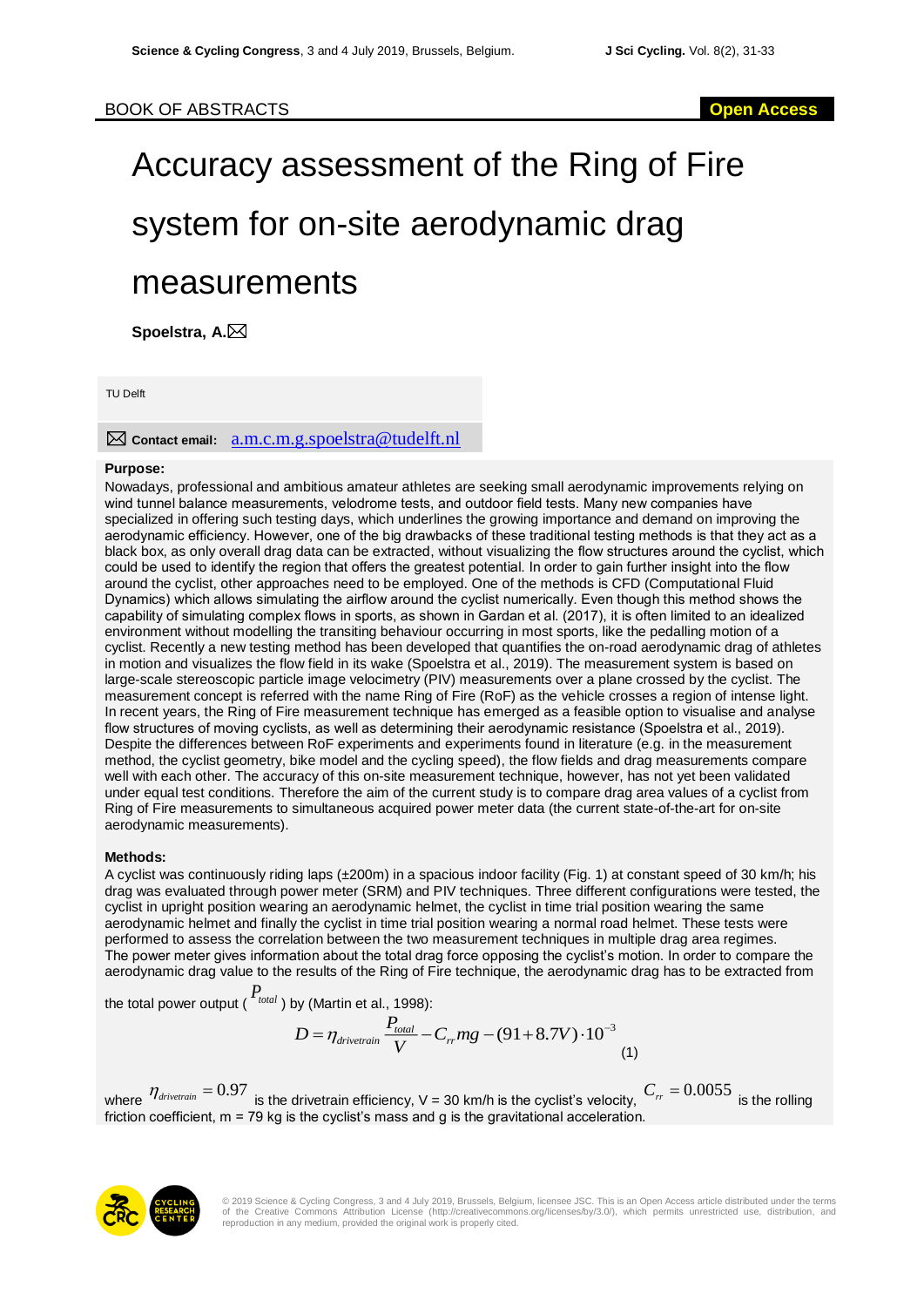Drag evaluation with the Ring of Fire is done through a control volume approach. The momentum before and after the passage of the cyclist poses the basis for for this analysis in the cyclist's frame of reference. When the control surfaces  $S_1$  and  $S_2$  are sufficiently far from the object surface (Fig. 2), the drag force can be expressed as follows:

$$
D = \underbrace{\rho \iint_{S_1} (u_{\text{env}} - u_C)^2 dS}_{1} + \underbrace{\iint_{S_1} (p_{\infty} - p_1) dS}_{2} - \underbrace{\rho \iint_{S_2} (u_{\text{wake}} - u_C)^2 dS}_{2} - \underbrace{\iint_{S_2} (p_{\infty} - p_2) dS}_{2}
$$
\n(2)

where  $P$  is the air density,  ${}^{U_C}$  is the cyclist's velocity,  ${}^{U_{env}}$  and  ${}^{U_{wake}}$  are respectively the flow field before and after passage of the cyclist through the Ring of Fire.

#### **Results & Discussion:**

A comparison between power meter and Ring of Fire derived drag area coefficient for each of the three configurations is presented in Fig. 3. For the power meter approach a value of  $C_{rr} = 0.0055$  was utilized to derive the drag. The histogram can be studied in two different ways, namely by assessing the relative difference of the measurement techniques between each test condition, or by evaluating the absolute values of the predicted  $C_dA$ . The present study will only discuss the relative differences because the absolute drag values obtained from the power meter are strongly dependent on the values of the model constants. Considering the relative performance for the individual cases, the trends of the power meter and the Ring of Fire show good agreement, as a large-scale drag area increase from time-trial to upright position is obtained. While the Ring of Fire predicts an increase in  $C_dA$  of 0.039 $m^2$ , the power meter results increase by 0.054m<sup>2</sup>. Barry et al. (2014) reported a drag area reduction of 17.5% when comparing both postures. This is in accordance with the reduction obtained from the power meter (20 %) and the Ring of Fire (15 %) in the current experiment. Between the two helmet types a small-scale increase of 0.009m<sup>2</sup> (4%) can be extracted from the Ring of Fire measurements, compared to a delta of  $0.004m^2$  (2%) for the power meter approach. This follows the general reported trend in literature that time-trial helmets are aerodynamically more efficient than road helmets, as reported in Alam et al. (2010), Blair and Sidelko (2009) and Chowdhury et al. (2014). However, since the accuracy of the Ring of Fire system is estimated to be just below 5%, the variations in C<sub>d</sub>A from the helmets fall within the uncertainty of the system.



**Figure 1.** Top view of the testing facility



**Figure 2.** Schematic view of the velocity distribution before and after the passage of the cyclist (top). Same view after Galilean transformation in the cyclist frame of reference (bottom).